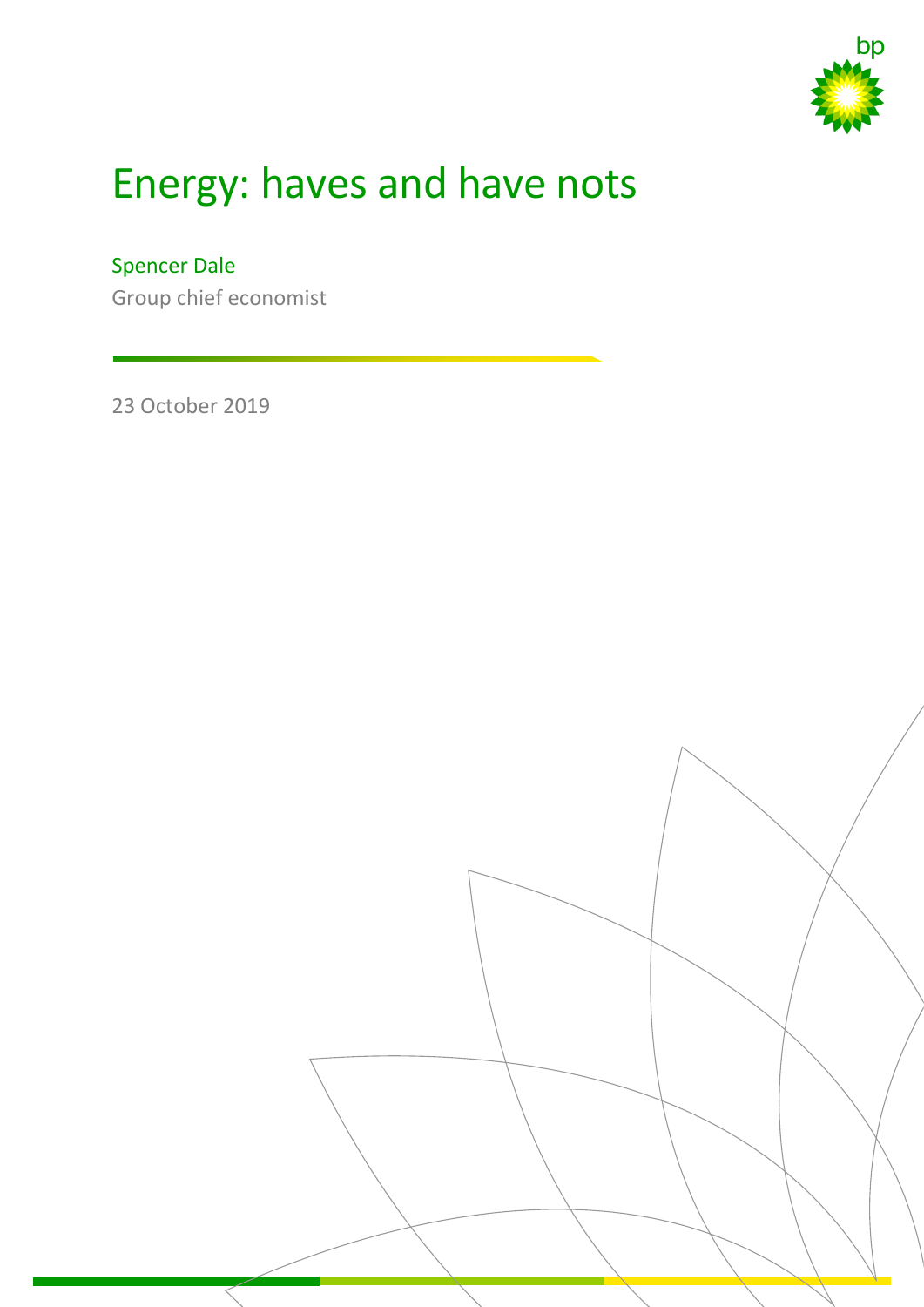It's a great pleasure to be here this morning.

One Young World is a big deal in BP.

As you just heard, Bob Dudley is a massive fan.

And many friends and colleagues have been delegates in the past and raved about it.

So I've heard lots about One Young World, but being here to experience the energy and enthusiasm first hand is quite something.

I want to focus my remarks today around global warming.

We all agree – I'm sure – that climate science is real: the scientific evidence is over-whelming.

And I'm sure you also agree that the pace of progress in tackling this threat is nowhere near fast enough: carbon emissions accelerated last year, growing at their fastest rate for seven or eight years.

Over the next few days, you will hear many reminders of the potentially damaging effects of climate change and of the collective failure of the world's response so far.

Those concerns are real: the world is on an unsustainable path and that path  $-$  if left unchecked  $$ could have huge implications for our planet and all of us living on it.

But I'm Chief Economist of BP – one of the world's largest oil and gas companies.

What's BP doing here; aren't we part of the problem?

I truly believe we're not.

Trust me, we want to live – I want to live – in a sustainable, orderly world just as much as you do.

And companies like BP can be – and need to be – part of the solution.

To consider this further, I want to explore three issues in particular.

First, as well as less carbon, the future well-being of the world also requires more energy.

The world faces a dual challenge: the need for more energy and less carbon.

Second, although continued rapid growth in renewable energy will be vital in meeting this challenge, it's unlikely to be enough.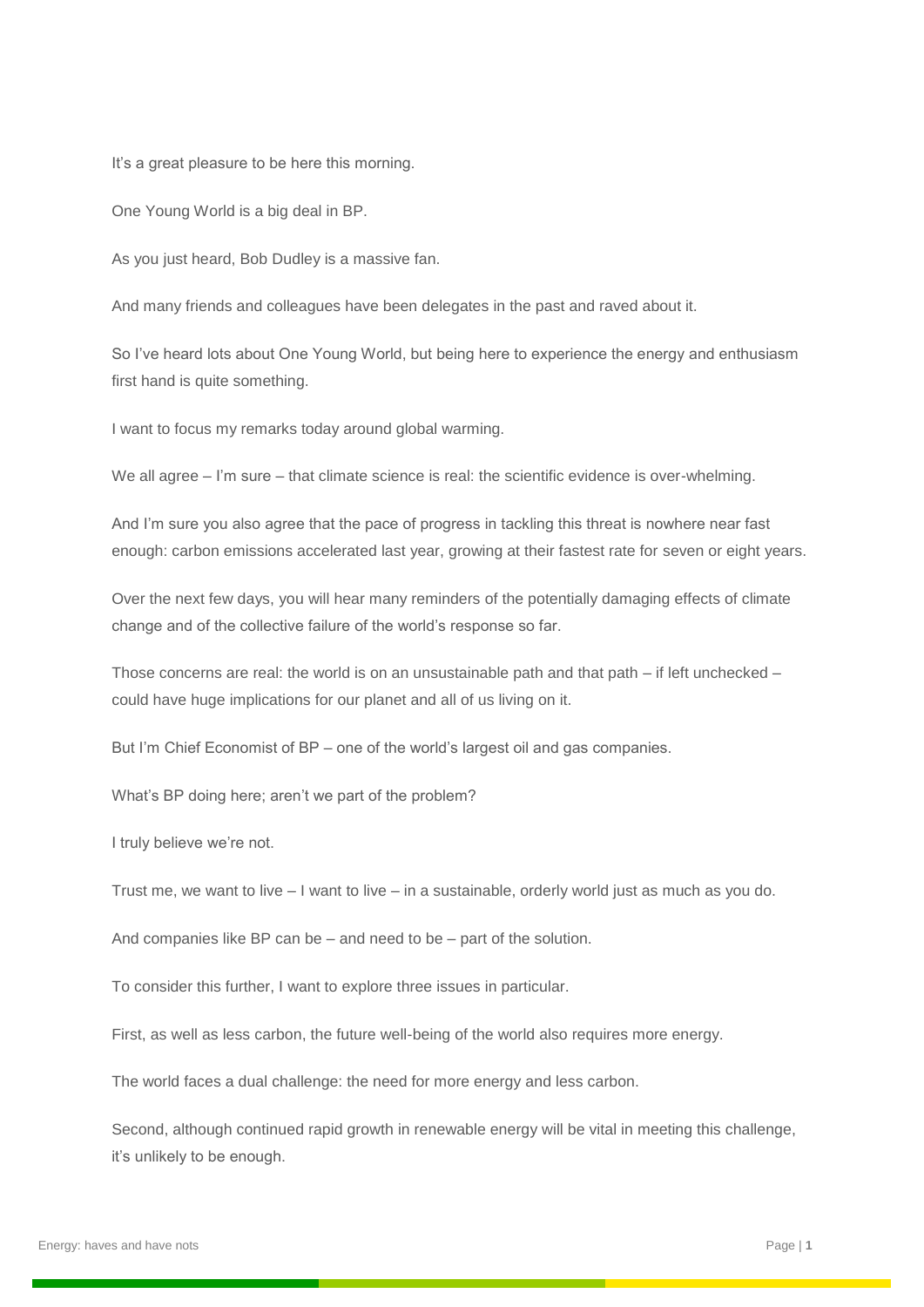There are no silver bullets.

And finally, we can't rely on someone else to solve this challenge – it's down to us.

Point one: the need for more energy.

Today, over 800 million people in the world don't have access to electricity.

Imagine, going back to your homes and hotels tonight and not being able to turn on the lights.

Or your children or loved ones not being able to do their homework at night.

Even more shocking, almost 3 billion people – over a third of the world's population – don't have access to clean cooking facilities.

The UN estimate that almost 4 million people will die prematurely this year due to the use of unclean cooking fuels.

And work we have done at BP, suggests that 80% of the world's population today live in countries where energy consumption is so low, that increases in energy tend to go hand-in-hand with significant improvements in human development.

The world needs more energy to grow and prosper.

Access to safe, secure, affordable energy enriches lives.

It's imperative that those of us fortunate enough to have energy, remember those that don't.

The haves mustn't forget the have nots.

Second: the role of renewable energy, by which I mean wind, solar and biofuels.

As defined, renewables are likely to be the fastest-growing source of energy over the next 20 years; penetrating the global energy system more quickly than any fuel ever seen in history.

The future for renewables is extraordinarily bright.

But renewables can't provide all of the world's energy needs.

Again, there's an important distinction between the haves and have nots.

In much of the rich, developed world, energy demand is flat or falling.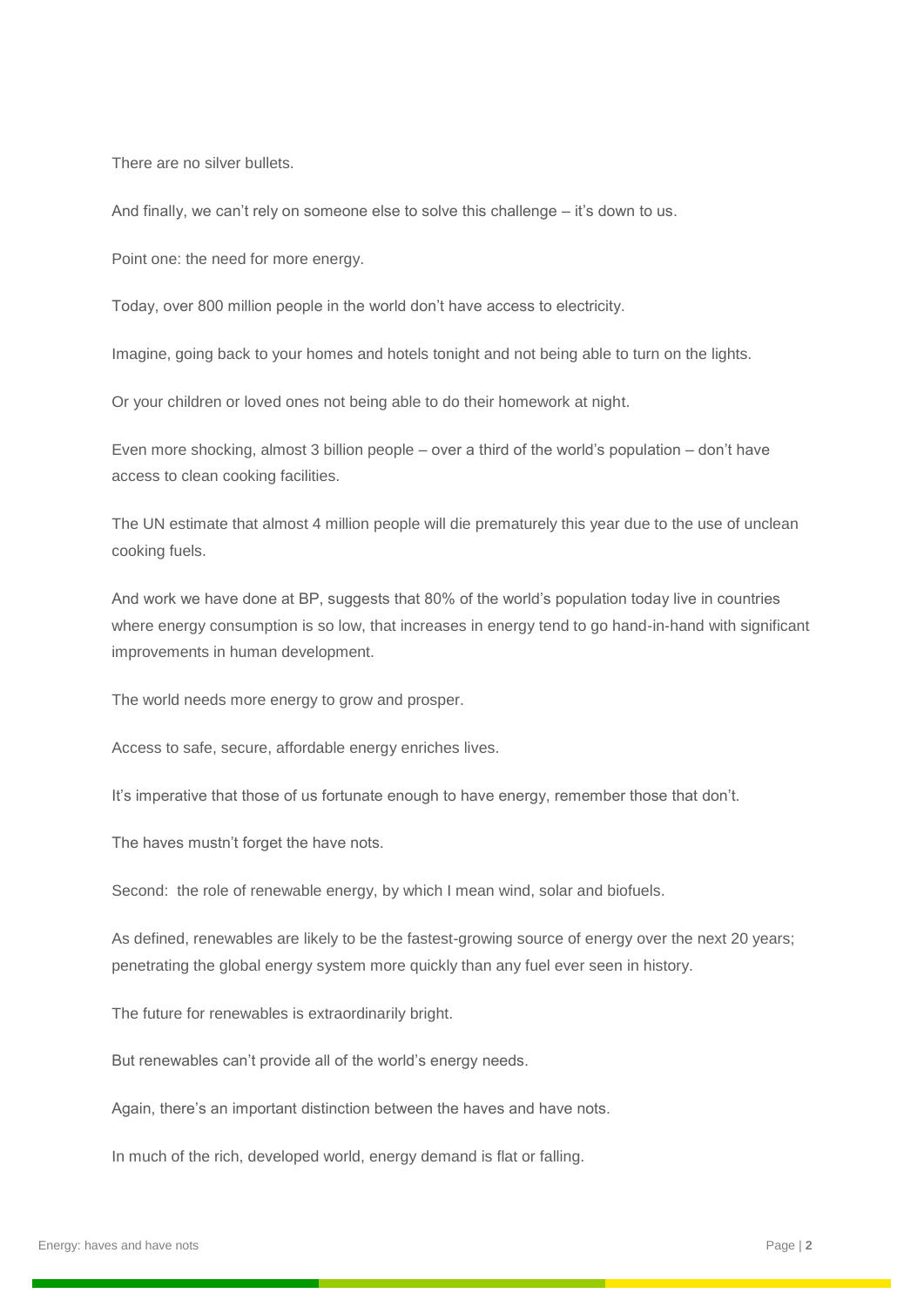We have enough cars, TVs, air conditioning units; and as the efficiency of appliances and business processes improves, our need for energy will fall.

In these countries, rapid growth in renewables can play a central role in decarbonising the energy system.

Each new joule of renewable energy can displace existing coal, oil or natural gas, reducing carbon emissions.

But that is not the case in fast-growing, developing economies, where increasing prosperity and access to energy is driving rapid expansion in energy demand.

In those countries, renewables on their own simply can't keep up.

In China last year, renewable energy grew by over 25%.

The same in India: over 25%.

Extraordinary growth.

But in both those countries, that rapid growth in renewable energy was not enough to even match the growth in electricity demand, let alone displace existing fuels.

As a result, coal consumption in both China and India increased last year.

Continued rapid growth in renewable energy is critical for our future welfare, but it won't be sufficient to meet our growing energy needs.

To meet those needs, while still ensuring carbon emissions are falling, will require a range of alternative fuels and technologies.

So alongside rapid growth in renewables, we will also need:

- (i) increased switching from the use of coal to natural gas;
- (ii) greater use of technologies that capture carbon emissions at the point of use and store them safely underground, so called CCUS (carbon capture use and storage); and
- (iii) importantly, here in the West, improving energy efficiency allowing energy to be used by those who need it most.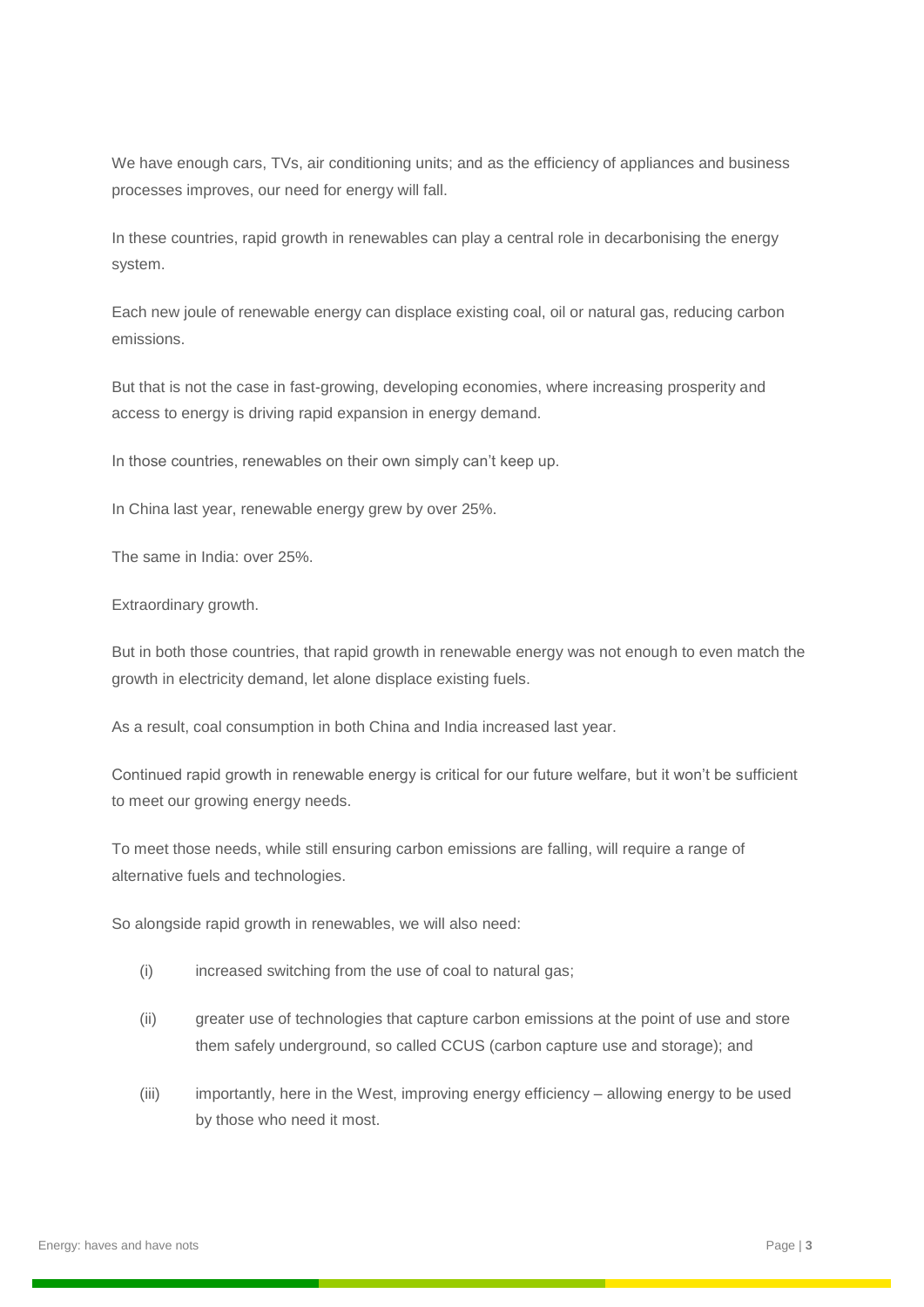The final point I want to emphasise is the importance of all of us playing our role in addressing climate change and the dual challenge.

These are not someone else's problems to solve: they're our problems.

Climate change has two defining features: it's long-term and global.

These features make it particularly hard to solve for two reasons.

First, the nature of our electoral systems means the vast majority of politicians are short-term and local.

So we have short-term, local politicians solving a massive long-term, global problem.

That's not a criticism, it's just a fact.

Second, and equally important, it's hard to worry about global well-being in the future, if you're worried about your family's well-being today.

Remember, 800 million people without access to electricity; 3 billion people using harmful fuels to cook their family meals tonight.

Haves and have nots.

This is not meant as a counsel of despair; that it's all too difficult.

Far from it – it's a call to arms.

Climate change needs to be solved and can be solved.

But we can't leave it for someone else to fix – it will take all of us.

Yes – there's a vital role for government.

But governments can't solve this on their own: remember, short-term local versus long-term global.

Big oil and gas companies like BP need to play their role: using their engineering expertise and financial strength to bring cleaner energy to those who need it most.

And BP are committed to doing so: growing their renewables and other low-carbon businesses.

But they can't get ahead of government policies and societies' preferences.